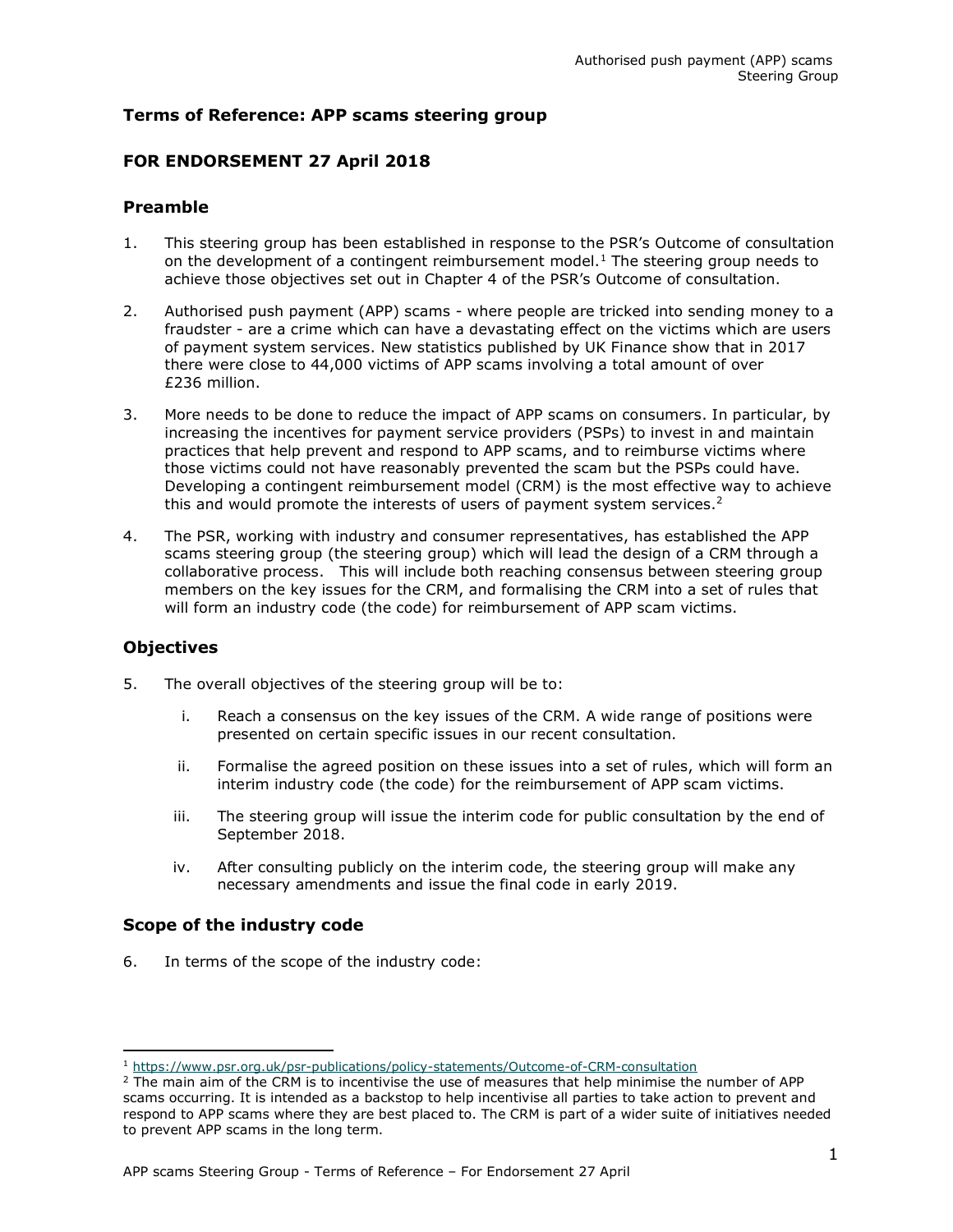- Eligibility for reimbursement under the code will be limited to consumers, small charities and micro-enterprises.<sup>3</sup>
- The code will only cover push payments between GBP-denominated UK-domiciled payment accounts. However, the code should not prevent payments with an international dimension potentially being included in the future.
- The code will cover APP scams relating to:
	- o push payments executed across CHAPS and Faster Payments; and
	- $\circ$  'on-us' book transfers where both the sending and receiving accounts are held with the same PSP, and the payment would otherwise have been executed across CHAPS or Faster Payments
- The code will only cover PSPs involved in the initial payment related to an APP scam, meaning the transaction from the victim to the scammer's first account (i.e. PSPs whose accounts are utilised in the onward transmission of scammed funds are out of scope of the code).<sup>4</sup>
- The code will only apply to APP scams occurring after its implementation.<sup>5</sup>

# A. Constitution of the steering group

## The steering group Chair

- 7. The steering group will have a Chair who is independent of payments industry interests. The Chair has been appointed by and is directly accountable to the PSR.
- 8. The Chair is responsible for leadership of the steering group and ensuring its effectiveness in all aspects of its role.
- 9. The Chair is responsible for providing updates to the PSR as required from time to time.

## The steering group

- 10. The steering group, a focused group of senior members, will facilitate collaborative discussions, reach consensus on the key issues of the CRM, and formalise these into a set of rules that will form an industry code for the reimbursement of APP scam victims. It will have a small number of members in senior positions, with the ability to shape and make decisions on policy areas within their organisations and/ or their sector more broadly.
- 11. The steering group will contain an equal number of representatives of PSPs and consumers – those key stakeholder groups that will be impacted by the introduction of the code.

#### Membership and appointments

- 12. The PSR has appointed the Chair for an initial term of ten months.
- 13. The Chair, in consultation with the PSR, will appoint the steering group members.
- 14. Members will be appointed for an initial term of nine months. The Chair, in consultation with the PSR, may review the steering group's membership from time to time.

 <sup>3</sup> Where consumers, charities and micro-enterprises are as defined under the Payment Services Regulations 2017.

<sup>&</sup>lt;sup>4</sup> The transaction from the victim to the scammer's first account could include multiple first accounts.

<sup>&</sup>lt;sup>5</sup> The code will not apply to any APP scams related transactions, which occurred before its implementation date.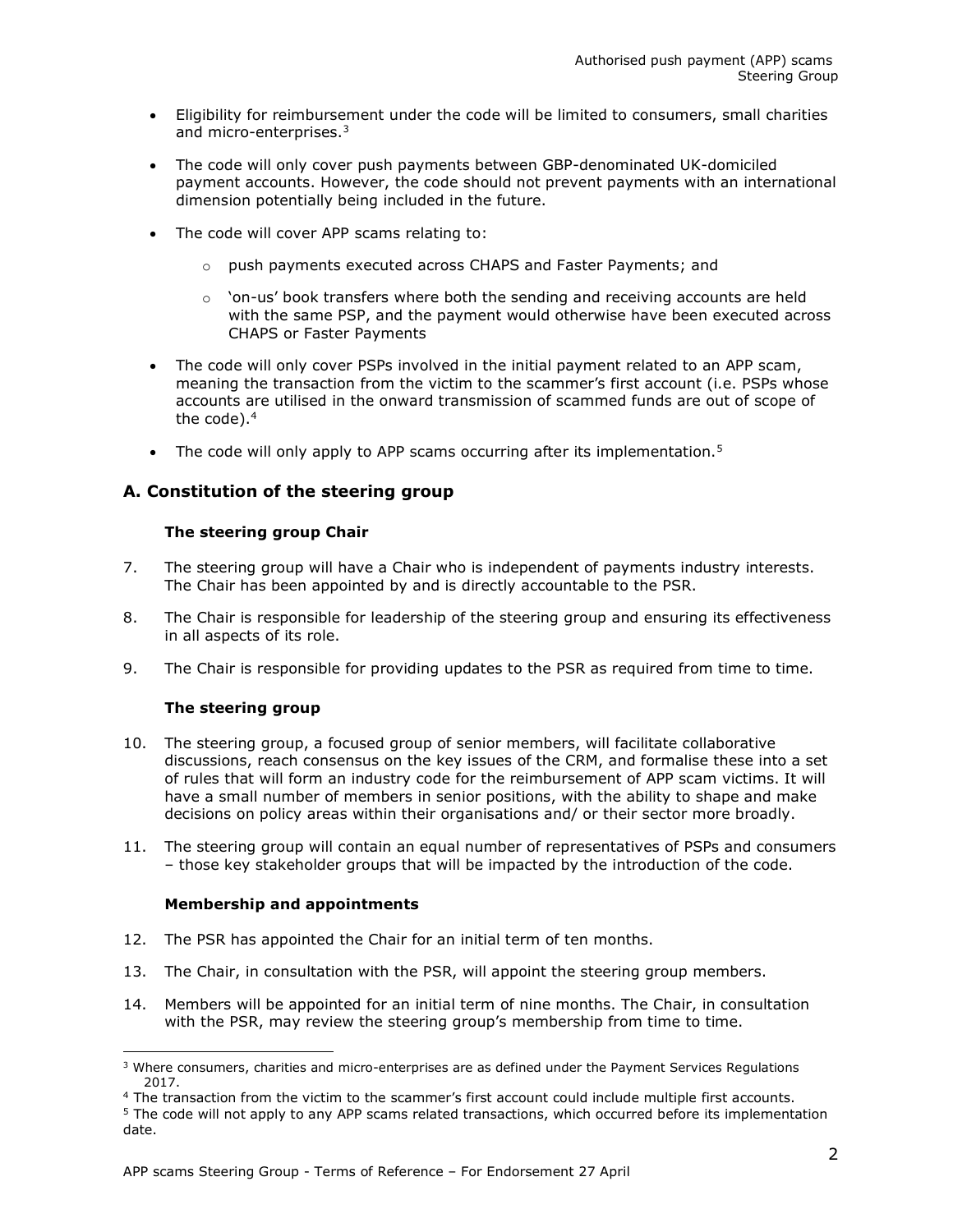- 15. Members who are no longer able to participate in the steering group's discussions may be replaced for the remainder of their term at the discretion of the Chair, with the agreement of the PSR.
- 16. The Chair, in consultation with the PSR, may also consider and decide on applications for membership received on an ad hoc basis and may admit an additional member(s) where the views of a relevant category of participant or stakeholder are not properly reflected in discussions of the existing membership. The appointment of any additional members appointed to the steering group will be in line with paragraph 11, i.e. to maintain equal balance of PSP and consumer representative members.
- 17. The PSR may terminate the steering group if it considers the group is not working effectively or is not expected to meet its objectives.

## B. Steering group activities and deliverables

#### Key issues for the steering group to resolve and timeframe

18. To achieve its objectives, the steering group members must endeavour to achieve consensus on the following key issues and develop proposals to the following timeline: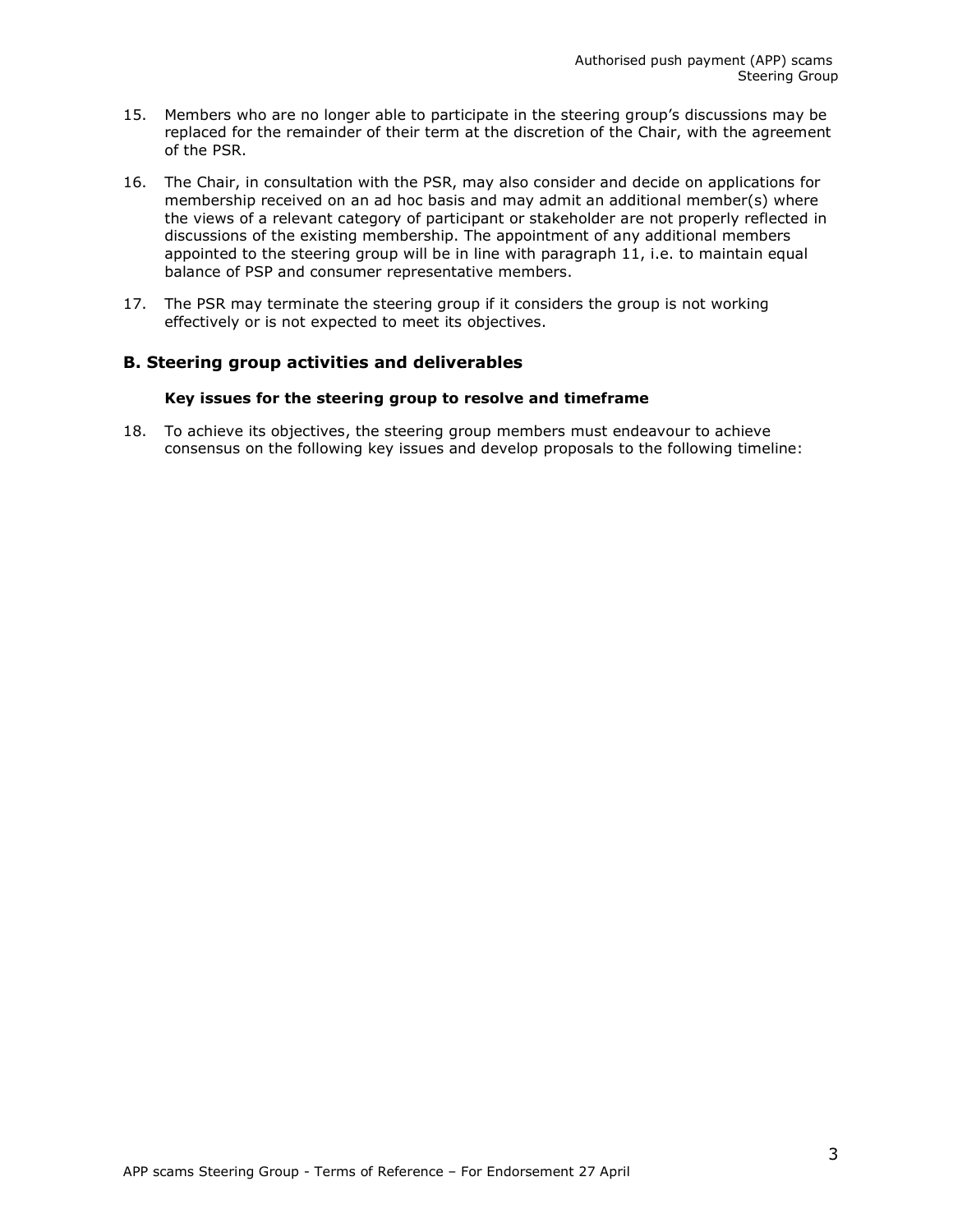| Date              | <b>Milestone</b>                                                                                                                                                                                                                                                                                                              |
|-------------------|-------------------------------------------------------------------------------------------------------------------------------------------------------------------------------------------------------------------------------------------------------------------------------------------------------------------------------|
| End April         | Steering group agrees on appropriate outcomes for the<br>circumstances where:                                                                                                                                                                                                                                                 |
|                   | The victim and relevant PSPs have all met the standards of care<br>expected of them under the code (the 'no-blame' situation)                                                                                                                                                                                                 |
|                   | The victim and one or more of the relevant PSPs have failed to<br>meet the standards of care expected of them under the code<br>(the 'shared-blame' situation)                                                                                                                                                                |
|                   | The victim has met the requisite level of care and one or more of<br>the relevant PSPs have failed to meet the standards of care<br>expected of them (the 'inter-PSP' blame situation)                                                                                                                                        |
|                   | In circumstances where the victim took the level of care and one<br>or more PSPs are at fault, the PSP(s) at fault must reimburse the<br>victim, as noted in the PSR's Outcome of consultation. <sup>6</sup>                                                                                                                  |
| Fnd June          | Steering group agrees on:                                                                                                                                                                                                                                                                                                     |
|                   | The definition of the requisite level of care a victim of an APP<br>i.<br>scam must have met to be eligible for reimbursement,<br>including how such conduct can be verified in practice.                                                                                                                                     |
|                   | An appropriate set of standards of care that PSPs would<br>ii.<br>need to meet under the code, including leveraging those<br>measures identified by the PSR. <sup>7</sup>                                                                                                                                                     |
| End August        | Steering group agrees on an appropriate governance arrangement<br>for monitoring implementation, maintaining and refining the code<br>post finalisation. This will include arrangements for all PSPs to<br>adopt the code and arrangements for how to leverage future<br>measures for preventing and responding to APP scams. |
| End August        | Steering group agrees on draft of the interim code                                                                                                                                                                                                                                                                            |
| End September     | Steering group issues interim code for public consultation                                                                                                                                                                                                                                                                    |
| <b>Early 2019</b> | Post-consultation amendments made and final code issued                                                                                                                                                                                                                                                                       |

#### Core principles for the code

- 19. To achieve its objectives, the steering group must agree proposals on the key issues above that ensure that the code optimises the following core principles.
- 20. The core principles are:
	- i. Incentives for those with the ability to effectively prevent APP scams and reduce their impact: The code must be designed so that those parties with the ability to effectively influence APP scam prevention and response at different stages of the payment journey are incentivised to do so. Ultimately, the incentives generated by the code should reduce the number of APP scams that would otherwise occur.
	- ii. **Consistency of outcomes:** The code should deliver consistent outcomes for parties<sup>8</sup> with the same circumstances. For example, an inconsistent outcome would

 <sup>6</sup> PSR Outcome of consultation (Feb 2018) paragraph 4.19(1)

 $^7$  Ibid paragraph 3.61.

<sup>8</sup> Both consumers and PSPs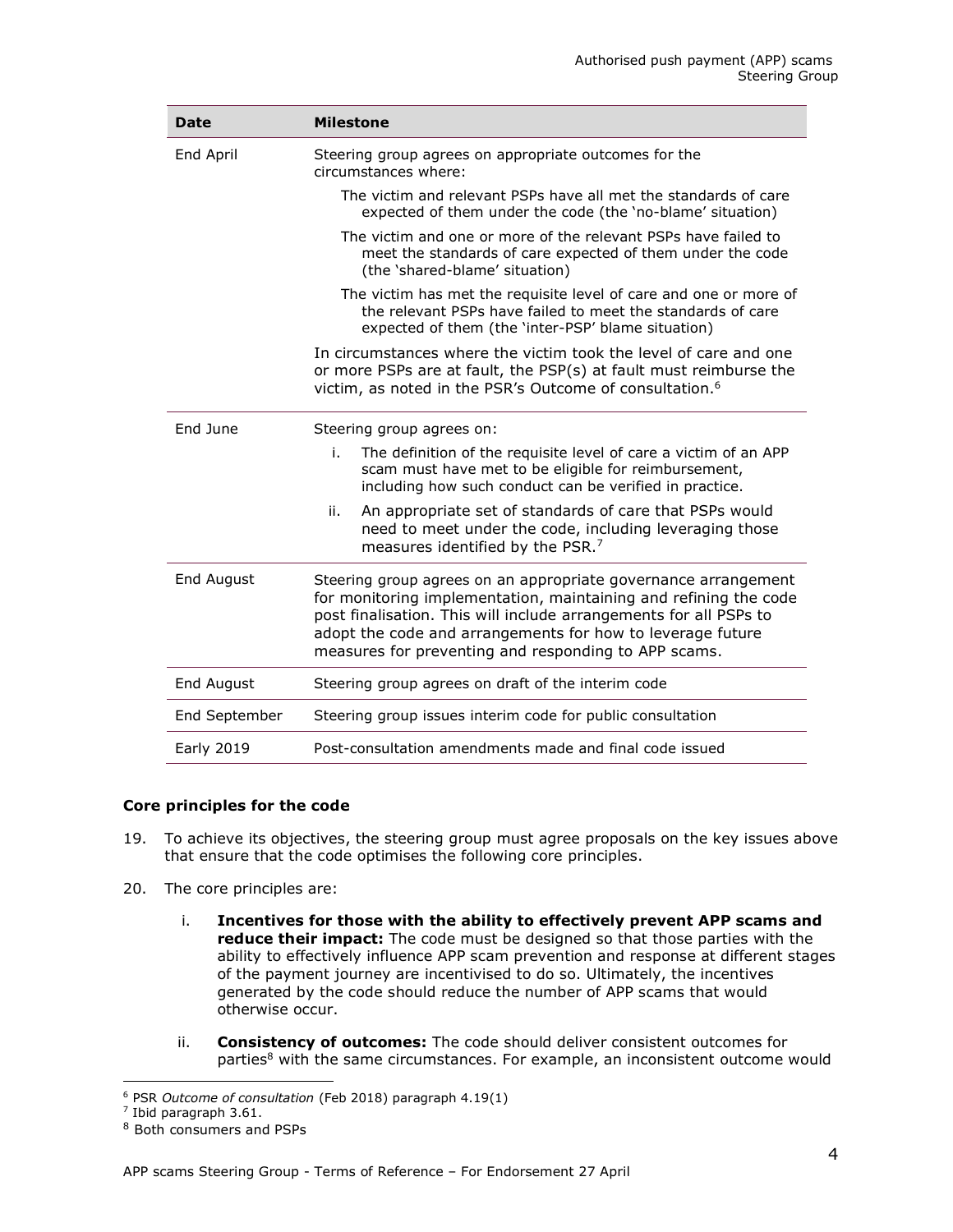be where there were two victims of separate scams that shared the same characteristics, one was reimbursed and one was not. Consistency of outcomes does not mean that reimbursement for each of the victims should necessarily come from the same source of funds.

- iii. Leverage existing and future initiatives that are likely to be effective at preventing and helping respond to APP scams: There are a range of measures highlighted by the PSR that are aimed at assisting APP scam prevention and response, which have been recently deployed or are currently under development. This includes the Best Practice Standards, Confirmation of Payee, and transaction data analytics. The code must leverage these and future measures, and incentivise their use and development by including them in the standards of care that PSPs should meet.<sup>9</sup>
- iv. Adoption by all PSPs that have an element of control over preventing and responding to APP scams: PSPs that have an element of control over payments within scope of the code, must adhere to it.
- $v.$  No contingency on the recovery of funds: The implementation of the code must not be contingent on the recovery of funds in specific cases.
- vi. No adverse impact on PSP ability to make goodwill payments: The code must not displace or constrain the ability of PSPs to make goodwill payments to victims of APP scams in situations they deem it appropriate to do so.
- vii. No adverse impact on commercial development of further protections: The code must set out the minimum level of care that PSPs must take to protect consumers from harm caused by APP scams. It must not restrict the ability of individual PSPs, or other parties, to develop and offer products to consumers that provide additional protection.
- viii. Capability for becoming part of the relevant considerations that the FOS **takes into account:** The code must be developed in such a way that it is capable of becoming part of the relevant considerations that FOS can take into account when determining outcomes of a consumer complaint about APP scams.
- 21. The steering group must justify any proposed trade-offs between these core principles to the PSR.
- 22. In developing the code, the steering group must also have regard to the following operating principles:
	- **Simplicity:** The rules adopted should be as simple as possible to be effective, for both PSPs and potential code beneficiaries. The experience for victims seeking reimbursement should be simple and easy to understand.
	- **Transparency:** The code should be developed, implemented and operated in an open and transparent manner (to the extent that privacy and security considerations permit).
	- Timeliness: The rules adopted should support timely reimbursement and expedited communication between PSPs and consumers.
	- Fairness: The code should be developed, implemented and operated in a fair and publicly defensible manner.

ı

<sup>&</sup>lt;sup>9</sup> The code is part of a wider suite of measures that need to be implemented to prevent scams in the long term. The code is intended as a backstop to incentivise all parties to take action to prevent and respond to APP scams where they are best placed to, which includes implementing and using such measures.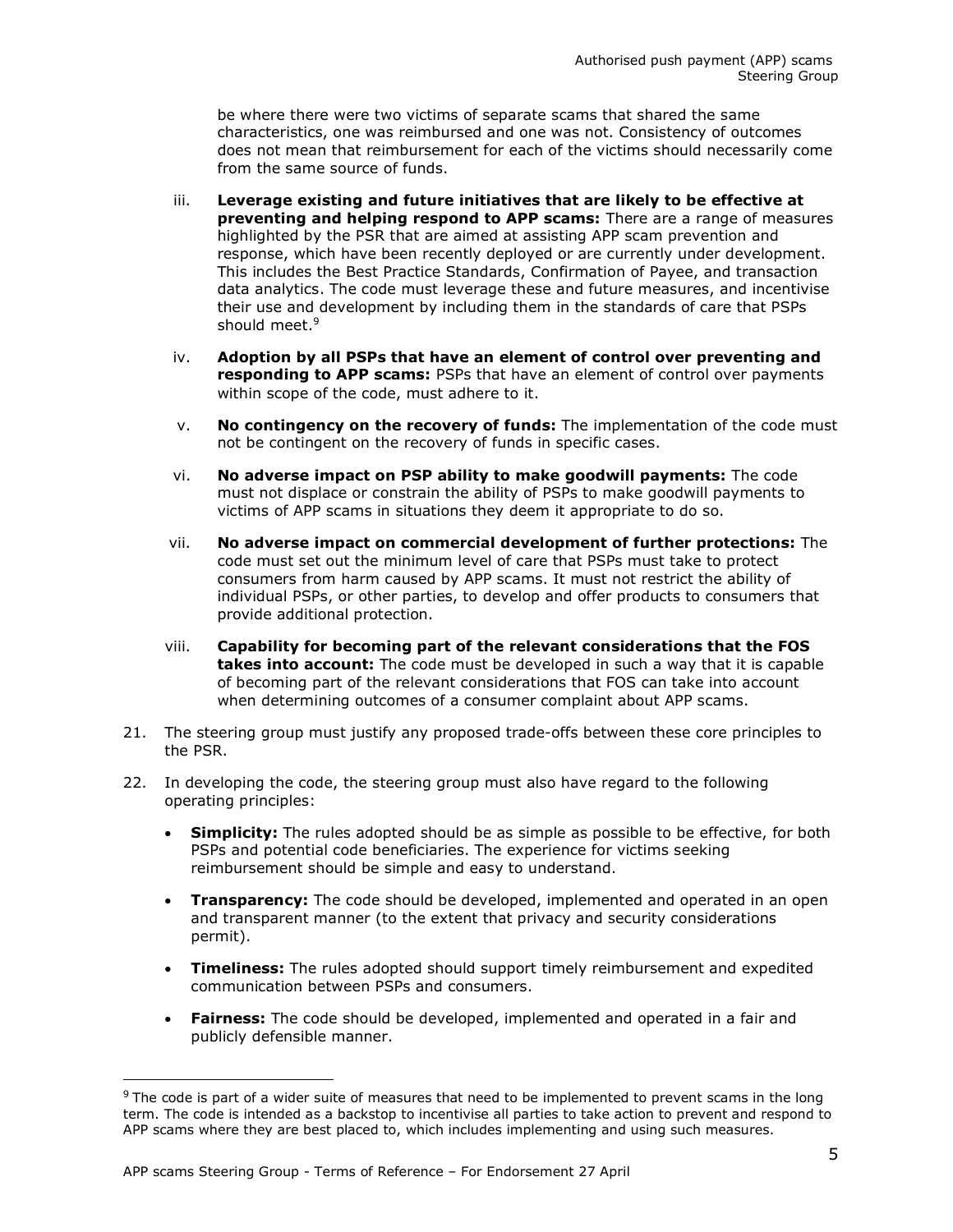• Costs, benefits and impact: The rules and standards in the code should be justifiable – both individually and as a whole – on the basis of their costs and benefits, in particular their impact on the harm caused by APP scams.

# C. Functioning of the steering group

- 23. It is expected that appointed members will be present at all meetings of the steering group. Alternates may be permitted if agreed in advance with the Chair.
- 24. The Chair will endeavour to achieve consensus between steering group members on key issues and proposals under discussion. Dissenting opinions will be reflected in the minutes of the meeting.
- 25. Progress towards reaching consensus will be supported by evaluating options using robust evidence and consistency with the core principles.
- 26. The steering group has no powers to direct its members, or the wider sector to undertake any action.

### The role of the PSR and other authorities

- 27. The PSR will attend all steering group meetings and will oversee and support the steering group, in particular the Chair where guidance is required in relation to its objectives. The PSR will not be a member of the steering group.
- 28. The Financial Conduct Authority (FCA) and, as appropriate, other government and regulatory bodies (such as the Treasury, Home Office and law enforcement) will be observers of the steering group and may provide relevant input into discussions.
- 29. The Chair may invite other Authorities to attend steering group meetings where appropriate to provide relevant input into discussions.

#### Meetings

- 30. It is expected that the steering group will have around one meeting a month. Additional steering group meetings may take place if members believe these are required in order to achieve their objectives.
- 31. The secretariat will prepare a summary of the discussions held at the meeting that are suitable for publication to be approved by the steering group within two weeks after each meeting. These summaries will be published on UK Finance's website.

#### **Secretariat**

- 32. The Chair will be supported by a secretariat provided by UK Finance.
- 33. The secretariat will be responsible for supporting the steering group, its meetings and relevant papers for the meetings. All steering group-related communications between Members outside of meetings will be exchanged through the secretariat.
- 34. Staff providing secretariat support will report to the Chair in the performance of their duties.

#### Agenda